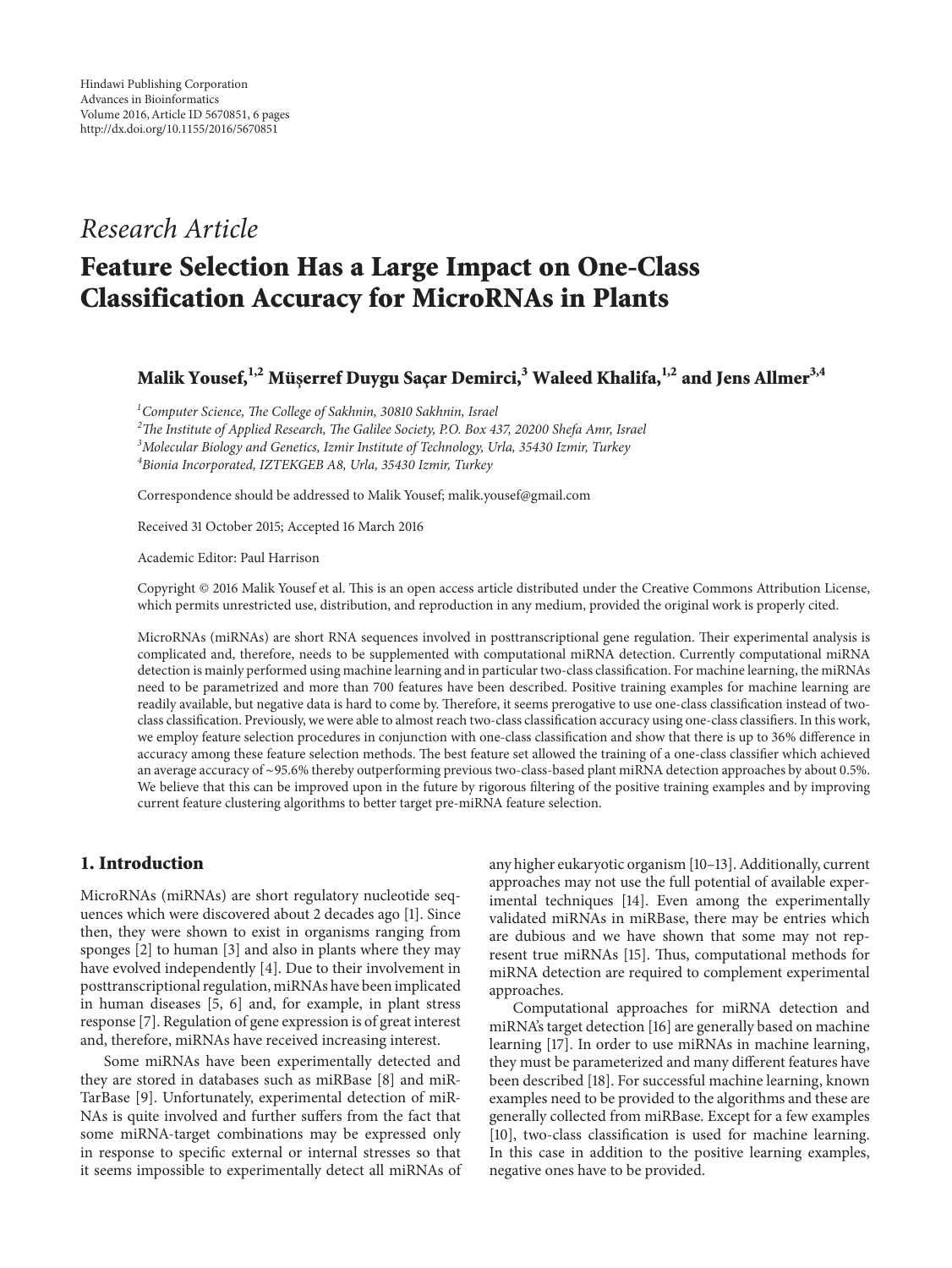Unfortunately, the negative class cannot be defined for any larger eukaryotic organism since any part of a genome must be coexpressed with any other part of the genome to prove that they cannot interact as miRNAs, a futile endeavor. Therefore, examples for the negative class have been arbitrarily created in studies performing machine learning for miRNA detection, but the most abundantly used negative dataset is from [19] although new datasets are being proposed [20]. While in our experience the dataset is a significant improvement over using randomly selected or generated examples, it is likely to also contain positive examples.

To overcome the problem of needing to define artificial negative examples, one-class classification can be used instead [21, 22]. One-class classification (OCC) only needs the target class for learning and then classifies unknown examples into target or unknown (outlier) class. We have recently analyzed the use of one-class classification for miRNA detection in plants and found that it is competitive in comparison to two-class classification [23].

We also found that some features among the hundreds of features described for miRNA parameterization [24] are more discriminative than others. Unfortunately, feature selection is NP-hard [25] and selecting the best subset from more than 700 features on a per-dataset basis is not possible in an acceptable amount of time. Apart from the computational complexity of feature selection, methods have only been well established for two-class classification [26–28], while only few approaches deal with one-class classification [29–31].

In this study, we used different feature selection approaches and evaluated the effectiveness of each one against the others for the classification of miRNAs from different plant species using one-class classification. We found that clustering of features is important for classification performance and helps to improve classification accuracy by up to 36% (*Oryza sativa*) and on average by about 30% compared to selecting features by the lowest information gain. Clustering in its present form, however, is ill suited for selection from premiRNA features, since logically correlated features may be uncorrelated when examining the feature vectors in isolation and vice versa. Therefore, the clustering methods performed best, but not the expected clustering method which selected the feature with the highest information gain from each cluster. With a peak performance of 98.80% accuracy for *Zea mays*, feature selection using clustering methods was able to increase the accuracy achieved in our previous studies by 1–4% and the two-class classification benchmark PlantMiRNAPred by ∼0.5%. This study showed that feature selection is effective despite varying data quality. Concluding, it seems important to devise effective data selection methodologies to ensure that only true miRNAs are used as positive examples. Novel feature clustering approaches taking into account logical feature correlation need to be coupling this data filtering strategy. When both are achieved, oneclass classification may significantly outperform two-class classification for pre-miRNA detection in all cases (for plant) since the gap is already closed with this study.

**2. Materials and Methods**

*2.1. Data.* We downloaded all available microRNAs from selected plant species from miRBase [8] (Releases 20 and 21). The selected species were *Glycine max* (gma), *Zea mays* (zma), *Sorghum bicolor* (sbi), *Physcomitrella patens* (ppt), *Arabidopsis thaliana* (ath), *Populus trichocarpa* (ptc), and *Oryza sativa* (osa). Our negative data pool consisted of the 980 pseudo pre-miRNAs constituting the PlantMiRNAPred dataset [32]. For these data, all pre-miRNA features were calculated as described previously [24, 33, 34].

*2.2. One-Class Classification.* One-class classification was performed using randomly sampled 90% of the positive data for training and 10% for testing (Supplementary File 1 in Supplementary Material available online at http://dx.doi.org/ 10.1155/2016/5670851, Figure 2). In addition to the 10% positive data during testing, the pseudo negative sequences were used as unknown class. To determine the stability of the feature set, the process was repeated 100 times. We used the DDtools [35] implementation of a OCC.

*2.3. Feature Selection Strategies.* Feature selection is not a straightforward process since two features which individually may not be very discriminative may have high selective power in combination. Additionally, we have more than 700 features so trying all combination of features from 1 to 700 for all datasets considered in this study is not possible. In order to test the impact of feature selection on the classification accuracy, four negative and four positive feature selection methods were designed. According to our previous research [24], 50 features seem sufficient for miRNA detection [24] and this limit was used in this study. Among the feature selection methods used in this study, only PCF is using only the positive class whereas all others are using both classes.

*2.3.1. Selecting Features with Low Information Gain (LIG).* Information gain was calculated on a per-dataset level using KNIME [36] and for each dataset the process had to be iteratively repeated until the 50 features with lowest information gain. First information gain was calculated and since most features received a score of zero they could not be differentiated. After removing all features with information gain above zero and recalculating information gain for the remaining features, the pool of features that receive zero became successively smaller until only 50 features remained. These remaining features were selected and used for classification (Supplementary File 1, LIG).

*2.3.2. Random Feature Selection (RFS).* 50 features, from the overall list of features, were randomly selected for each dataset (Supplementary File 1, RFS).

*2.3.3. Selecting Random Feature from Feature Clusters (RFC).* Since correlated features may not much contribute to the discriminative power of a feature set, features were clustered into 100 clusters and from each cluster a random feature was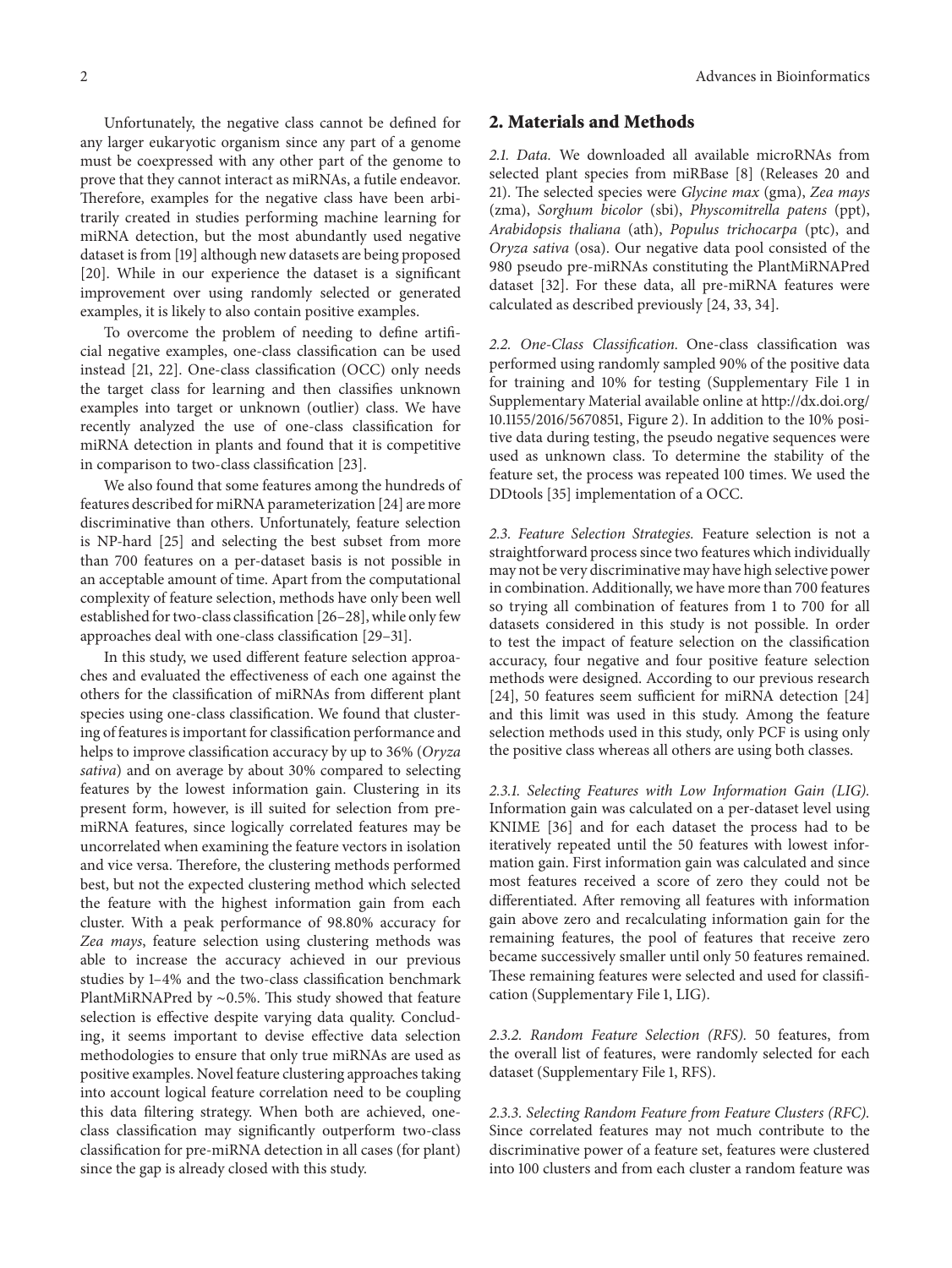selected from which 50 random features were selected for classification (Supplementary File 1, RFC).

*2.3.4. Selecting Features from Clusters (SFC).* Instead of selecting a representative feature per cluster (as in RFC and HIC), this approach selects up to three clusters and uses all features therein to see the impact of correlation among features on the classification (Supplementary File 1, SFC).

*2.3.5. Selecting Features with High Information Gain (HIG).* Contrary to the selection of features with low information gain, we selected the features with the highest information gain on a per-dataset basis (Supplementary File 1, HIG).

*2.3.6. Selecting Feature with the Highest Information Gain from Feature Clusters (HIC).* Among the 700 features describing miRNAs are likely some which describe very similar information and, to avoid overrepresentation of such information, it may be beneficial to cluster such features and use single features to represent each cluster. 100 clusters were produced per dataset and from each cluster the feature with the highest information gain was selected. The selected features were again ranked via information gain and the top 50 were selected (Supplementary File 1, HIC).

*2.3.7. Zero-Norm Feature Selection (ZNF).* For each feature vector, we define the zero-norm to be the nonzero values for all positive examples. First features whose vector consists of zero values are removed. Additionally, we defined  $\#_{a}(v)$ as the number of values with nonzero value, for example,  $\#_{a}(0.4, 0, 0.6, 0, 0, 0.8, 0, 1, 1.4) = 5$ . Moreover, we define different thresholds for  $\#_{a}(v)$  to determine the relevance of a feature and remove the ones below a given threshold (Supplementary File 1, ZNF).

*2.3.8. Pearson Correlation-Based Feature Selection (PCF).* The Pearson correlation-based feature selection method was introduced by Lorena et al. [29]. The Pearson correlation measure allows detection of the linearity relation among features. The pairwise distances among features were calculated using Pearson correlation. Features with lower correlation were preferred during the feature selection process (Supplementary File 1, PCF).

#### **3. Results and Discussion**

*3.1. Feature Selection.* Feature selection is an important process in machine learning and not all of the more than 700 features which have been proposed to describe a pre-miRNA might be useful. We used eight feature selection methods and performed one-class classification using each of the selected feature sets. 50 features were used as a target and we did not try different sized feature sets. Additionally, for each feature selection method a combined feature set was created containing the most commonly selected features (denoted by suffix \_comb). To judge feature selection success, oneclass classification was performed using the selected features. The average accuracy of 100 times cross validation served



Figure 1: Classification accuracy of the combined feature sets on a per-organism basis. Note that there is no mathematical relationship that supports the connection among points (measurements) and that the lines were only added for visual guidance to enhance the synchronized variation on a per-organism basis. Supplementary Table 2 contains the underlying data (including sensitivity and specificity) and a plot for the individual feature selection on a perspecies basis.

as performance measure to evaluate the feature selection methods.The selected features by the different methodologies are presented in Supplementary Table 1.

For the combined feature selection method, SFC and HIC outperform all other feature selection methods consistently for all datasets (Figure 1). However, the performance varies strongly with the organism and the variation is similar for all feature selection methods. This synchronized variation indicates that the available training data is either not sufficient or not accurate enough or both. This is in line with a previous study where we showed that not all data on miRBase may represent true miRNAs [15]. Nonetheless, since the feature selection methods SFC and HIC consistently achieved the highest accuracy compared to all other feature selection methodologies, the assessment of feature selection methods is not hampered by the shortcomings of the datasets. The average accuracy over all feature selection methods can further help define dataset quality. ppt has the best result (∼88%) followed by zma (∼87%), while gma (∼80%) and osa (∼78%) are tailing the list (Supplementary Table 2).

Data in Figure 1 is in respect to combined feature sets and it may be informative to investigate accuracy in respect to feature selection on a per-organism basis (Figure 2) since the average accuracy of average accuracies for all feature selected methods is slightly higher for individual feature selection (84.69%) as compared to combined feature selection (84.58); see Supplementary Table 2 for more information.

Figure 2 shows that the feature selection methods fall into three categories, improved accuracy (SFC, HIC, and RFS), no or little effect (RFC, HIG, ZNF, and PCF), and finally LIG, which was chosen as a negative control along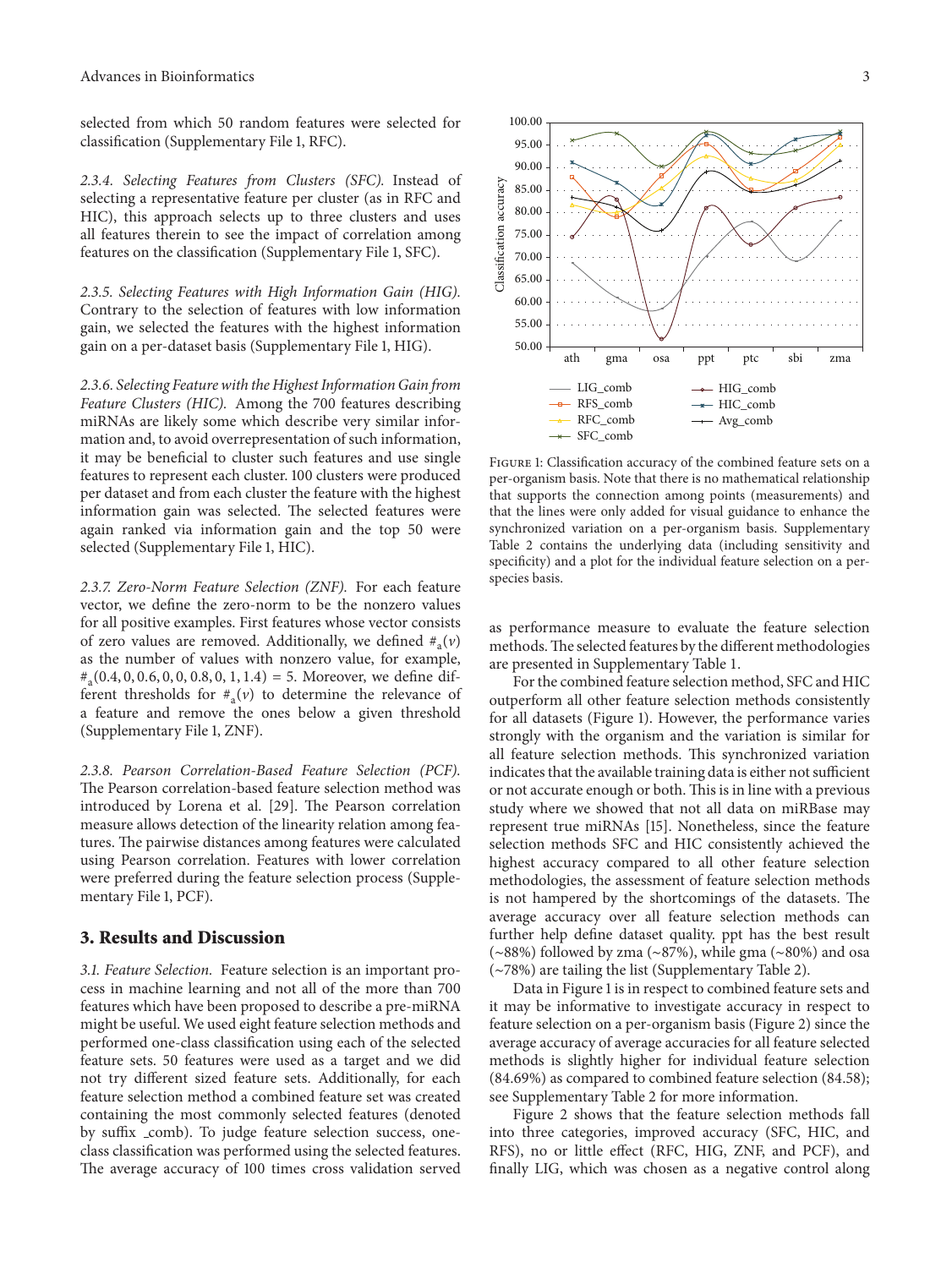

Figure 2: Accuracy distribution for the seven selected organisms assessed using one-class classification.

with RFS and SFC. LIG which selects the features with the lowest information gain performs as expected and leads to the lowest effectiveness of the resulting classifiers. Interestingly, RFS and SFC which we expected to provide low performance lead to effective classifiers. Many feature clusters exist in the large feature space and RFS (random feature selection) likely picked from different clusters. This is supported by the observation that the spread of RFS is much larger than for SFC and HIC. SFC merely selects features from three clusters and was expected to have low performance. However, it turned out to be the best performing algorithm which we attribute to a critical problem in clustering for feature selection. We used  $k$ -means clustering on the feature vector containing calculations for positive examples. Unfortunately, features like % A and % G are strongly correlated although their vectors are anticorrelated. This is true for many of the features among the more than 700 described features and the opposite is also true where two feature vectors appear highly correlated although they describe logically uncorrelated information. For these reasons, HIC which selects the feature with the highest information gain from each cluster performed not as well as would be possible if correlation would be perfectly following logical constraints. RFC (random feature selection from clusters) performed better than HIG, ZNF, and PCF, which supports the notion of why HIC did not consistently show the best performance among all algorithms. Nonetheless, HIC showed the overall best performance for zma with 98.80% accuracy. Among the feature selection methods, there is a large performance gap (∼38%). On a per-organism basis, the gap reaches ∼36% (*O. sativa*) but on average it is close to 30% (Supplementary Table 2), which highlights the importance of proper feature selection.

*3.2. Organism-Based Feature Selection.* Feature selection as described above was performed on a per-organism basis and from the selected features the most common ones were used to define a combined feature selection (Supplementary Table 1). It was our belief that using feature selection on a perorganism basis would have an effect on the accuracy that can be achieved. On average this is true and a slight advantage of about 0.2% accuracy when comparing the averages of the averages of all feature selection methods can be observed



FIGURE 3: Phylogenetic relationship among the selected plant species.

(Supplementary Table 2). Unfortunately, it turns out that the number of positive results and their correctness are more important than the feature selection method and whether it is performed on a per-organism basis or not. For *A. thaliana*, *G. max*, and *O. sativa* the assumption holds but, for the other species used here, the results were not so clear. Perhaps the strategy of selecting the 50 most common features among the first 100 features into the combined feature set is not actually selecting a feature set that would describe the selected clade.

In order to investigate whether feature selection has to be made on a per-species basis, we used the interactive tree of life [37] to establish the phylogenetic relationship among the selected plant species (Figure 3). Three larger groups are visible one of which consists of a single species (ppt) while the other two contain three species each.

We checked the deviation of the accuracy achieved using feature selection on a per-organism basis to the average for the organisms and found that for SFC and HIC the distance of *P. patens* to the average was different from the distances of the other organisms which were alike in their groups (Supplementary Table 2) as expected from their placement in the phylogenetic tree (Figure 3).

*3.3. Performance Comparison.* In a previous study we introduced sequence motifs as features for pre-miRNA detection and compared one-class classification to two-class classification [23]. Compared to the results we achieved with MotifmiRNAPred, this study shows that feature selection is essential for classification performance (Table 1).

For some of the organisms (gma, zma, and sbi), Plant-MiRNAPred, which employs two-class classification, performs better than the one-class classification performed in this study. On the other hand, on average one-class classification is slightly better and performs better than Plant-MiRNAPred on some organisms (ath, ppt, ptc, and osa). The improvement to MotifmiRNAPred which also uses oneclass classification is about 3.5% on average and this again highlights the importance of feature selection. The improvement of classification accuracy in this study (using oneclass classification) over PlantMiRNAPred (using two-class classification) is about 0.5% accuracy, but it is an important step since for the first time OCC based pre-miRNA detection outperforms two-class classification.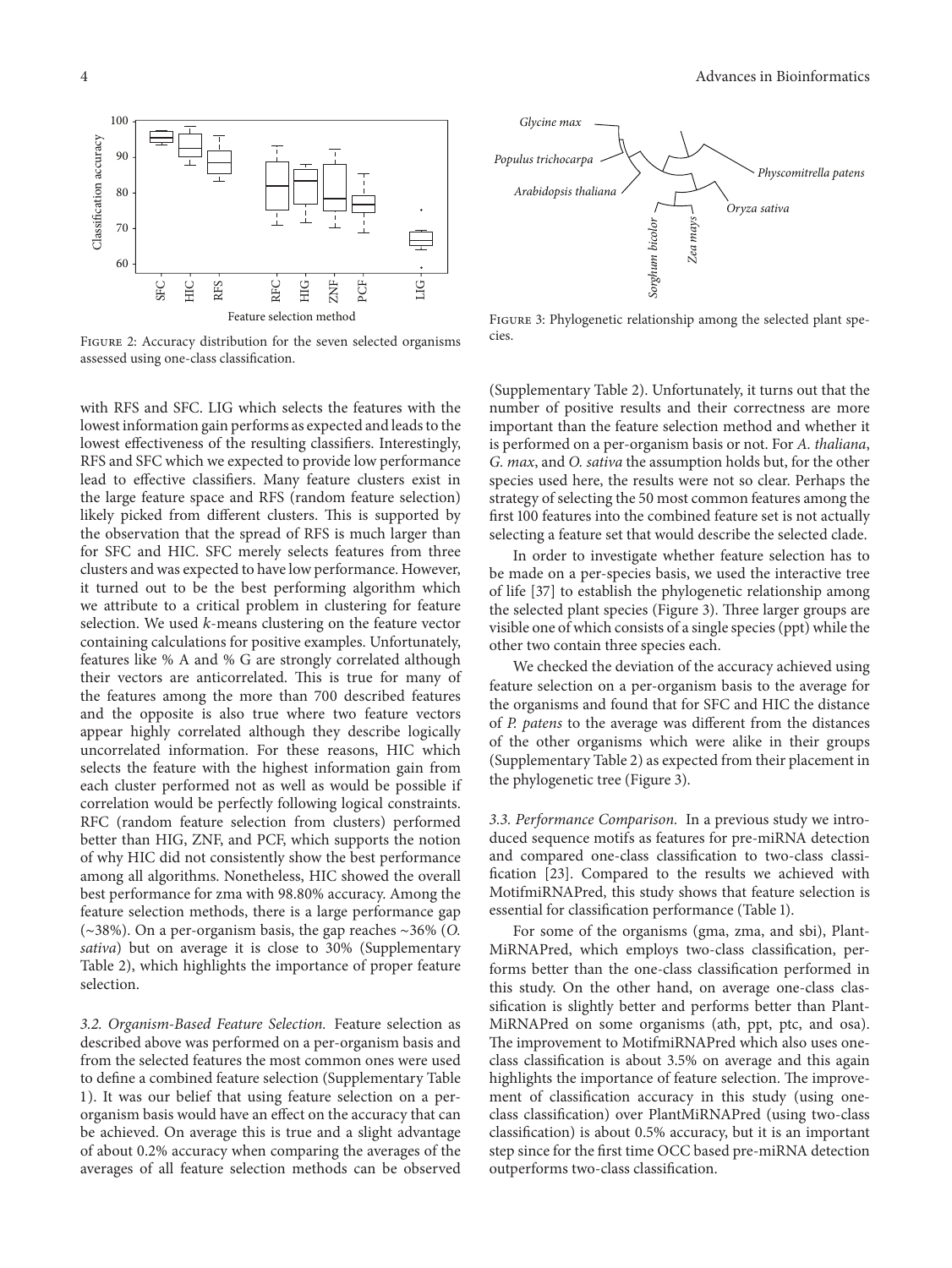| Organism |                |             |           |                |            |
|----------|----------------|-------------|-----------|----------------|------------|
|          | PlantMiRNAPred | Triplet-SVM | microPred | MotifmiRNAPred | This study |
|          | ACC            | <b>ACC</b>  | ACC       | ACC            | ACC        |
| gma      | 98.50          | 74.10       | 86.70     | 89.80          | 97.38      |
| zma      | 98.30          | 66.90       | 93.80     | 94.80          | 93.59      |
| sbi      | 98.40          | 69.50       | 94.60     | 93.50          | 94.25      |
| ath      | 92.20          | 76.00       | 89.40     | 93.30          | 97.39      |
| ppt      | 92.40          | 71.40       | 89.50     | 90.20          | 97.20      |
| ptc      | 91.80          | 75.20       | 84.90     | 92.20          | 94.00      |
| osa      | 94.20          | 75.50       | 90.40     | 90.30          | 95.32      |
| Avg      | 95.11          | 72.66       | 89.90     | 92.01          | 95.59      |

Table 1: Comparison of classification accuracies among this and other published methods (PlantMiRNAPred [32], Triplet-SVM [38], microPred [39], and MotifmiRNAPred [33]). The best performance per organism is highlighted in bold. ACC: accuracy.

#### **4. Conclusions**

One-class classifiers were trained using different feature sets selected by various feature selection methods (see Supplementary Table 1 for selected features). Feature clustering seems essential since the best performing methods use clustering (Figure 2). On average 30% accuracy can be gained using feature selection (Supplementary Table 2). Compared to previously published methods, the OCC using SFC filtered features performs better (∼3.5%) than our previously established OCC and slightly better (∼0.5%, ∼96%) than the best two-class classifier for plant pre-miRNA detection (Table 1).

A peak accuracy of close to 99% may seem sufficient for miRNA detection, but this figure needs to be put into context with millions of hairpins in a genome which could constitute a pre-miRNA. Thus accuracies above 99.99% (about 1000 false positives in a genome of 3Gb) are needed if all prediction ought to be tested experimentally.

To achieve such high accuracies, the following points need to be tackled:

- (1) In the future, it will be important to devise a method to filter the positive training data since not all datasets seem to represent a pure class and this strongly influences classification accuracy (Figure 1).
- (2) Clustering is essential for feature selection, but current clustering methods do not take into account logical correlation (Figure 2).
- (3) A switch to OCC needs to be performed since negative data for pre-miRNAs does not exist [10, 40].
- (4) Feature selection should be performed on a perorganism basis and how classifiers perform for groups of organisms when features are selected on the group basis should be investigated.

Finally, all feature selection methods in this study, save PCF, are based on two classes and in the future additional feature selection methods that are independent of the negative class should be investigated. Since there is a large interest in the field of feature selection spawned by big data problems, many new methods have been devised and we plan to use some of them [41, 42] in future research to select a stable and performant set of features.

#### **Competing Interests**

The authors declare that there are no competing interests regarding the publication of this paper.

#### **Acknowledgments**

The work was supported by the Scientific and Technological Research Council of Turkey (Grant no. 113E326) to Jens Allmer.

#### **References**

- [1] R. C. Lee, R. L. Feinbaum, and V. Ambros, "The *C. elegans* heterochronic gene lin-4 encodes small RNAs with antisense complementarity to lin-14,"*Cell*, vol. 75, no. 5, pp. 843–854, 1993.
- [2] V. N. Kim, J. Han, and M. C. Siomi, "Biogenesis of small RNAs in animals," *Nature Reviews Molecular Cell Biology*, vol. 10, no. 2, pp. 126–139, 2009.
- [3] K. U. Tüfekci, M. G. Öner, R. L. J. Meuwissen, and Ş. Genç, "The role of microRNAs in human diseases," *Methods in Molecular Biology*, vol. 1107, pp. 33–50, 2014.
- [4] E. J. Chapman and J. C. Carrington, "Specialization and evolution of endogenous small RNA pathways," *Nature Reviews Genetics*, vol. 8, no. 11, pp. 884–896, 2007.
- [5] B. Alural, G. A. Duran, K. U. Tufekci et al., "EPO mediates neurotrophic, neuroprotective, anti-oxidant, and anti-apoptotic effects via downregulation of miR-451 and miR-885-5p in SH-SY5Y neuron-like cells," *Frontiers in Immunology*, vol. 5, article 475, 2014.
- [6] B. Alural, A. Ozerdem, J. Allmer, K. Genc, and S. Genc, "Lithium protects against paraquat neurotoxicity by NRF2 activation and miR-34a inhibition in SH-SY5Y cells," *Frontiers in Cellular Neuroscience*, vol. 9, article 209, 2015.
- [7] Z. Zhang, J. Yu, D. Li et al., "PMRD: plant microRNA database," *Nucleic Acids Research*, vol. 38, no. 1, Article ID gkp818, pp. D806–D813, 2009.
- [8] S. Griffiths-Jones, H. K. Saini, S. van Dongen, and A. J. Enright, "miRBase: tools for microRNA genomics," *Nucleic Acids Research*, vol. 36, no. 1, pp. D154–D158, 2008.
- [9] S.-D. Hsu, F.-M. Lin, W.-Y. Wu et al., "MiRTarBase: a database curates experimentally validated microRNA-target interactions," *Nucleic Acids Research*, vol. 39, no. 1, pp. D163–D169, 2011.